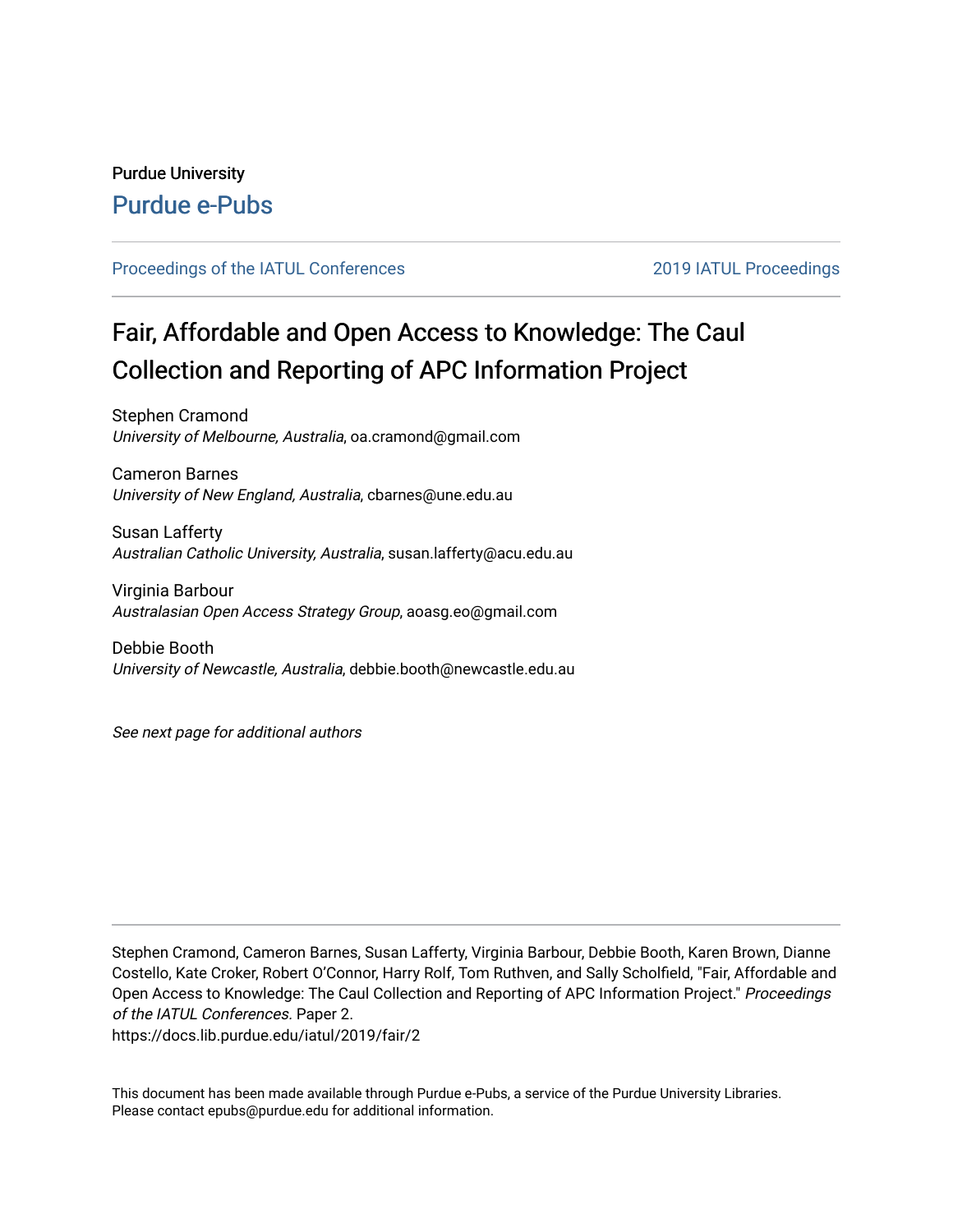#### Presenter Information

Stephen Cramond, Cameron Barnes, Susan Lafferty, Virginia Barbour, Debbie Booth, Karen Brown, Dianne Costello, Kate Croker, Robert O'Connor, Harry Rolf, Tom Ruthven, and Sally Scholfield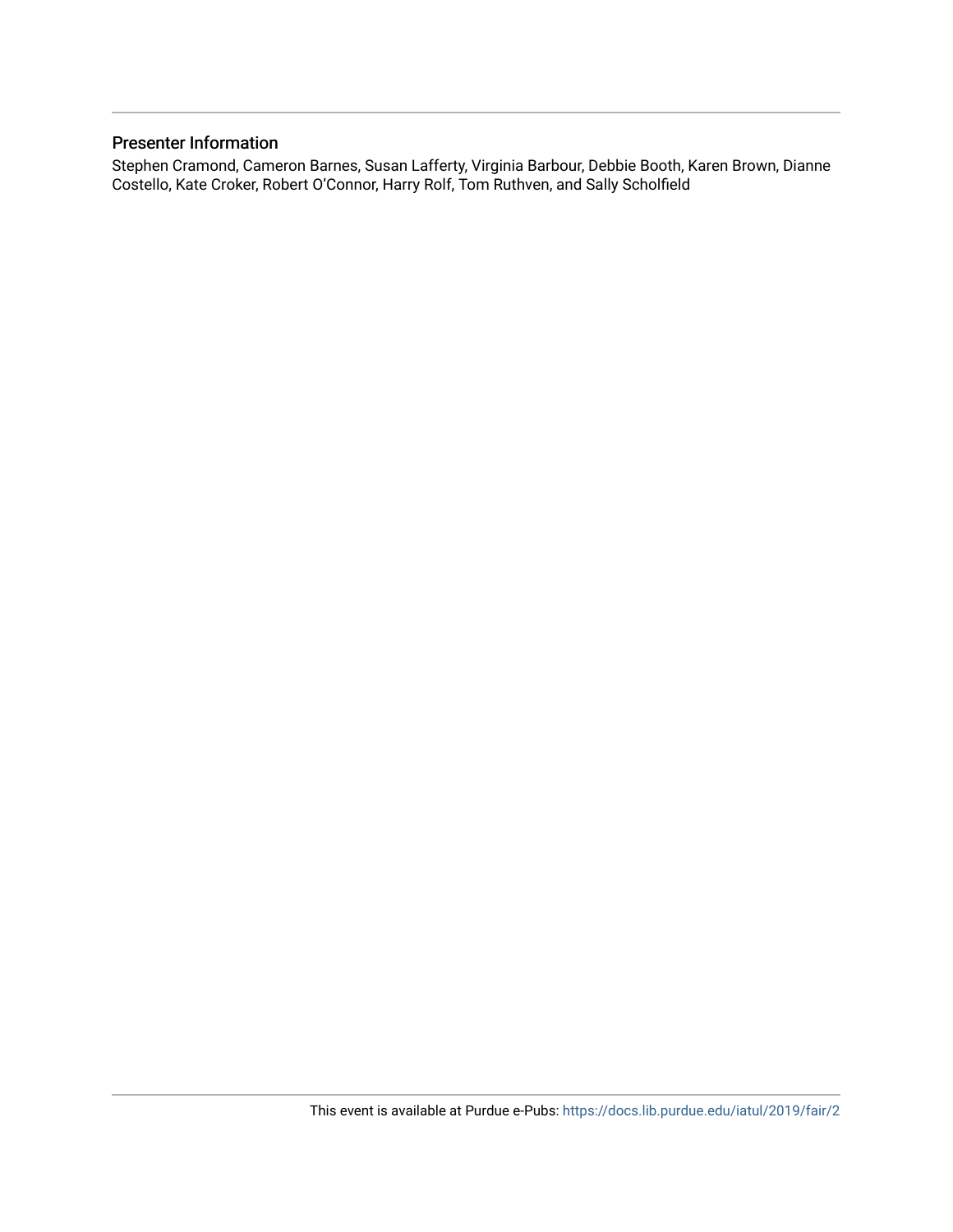# *FAIR, AFFORDABLE AND OPEN ACCESS TO KNOWLEDGE: THE CAUL COLLECTION AND REPORTING OF APC INFORMATION PROJECT*

#### **Stephen Cramond**

Formerly University of Melbourne, Australia, oa.cramond@gmail.com

#### **Cameron Barnes**

University of New England, Australia, cbarnes@une.edu.au

#### **Susan Lafferty**

Australian Catholic University, Australia, susan.lafferty@acu.edu.au

**Virginia Barbour** Australasian Open Access Strategy Group, aoasg.eo@gmail.com

**Debbie Booth** University of Newcastle, Australia, debbie.booth@newcastle.edu.au

#### **Karen Brown**

Monash University, karen*.*brown*@*monash.edu

#### **Dianne Costello**

Formerly Council of Australian University Librarians, caul@caul.edu.au

**Kate Croker**  University of Western Australia, kate.croker@uwa.edu.au

**Robert O'Connor** Council of Australian University Librarians, caul@caul.edu.au

#### **Harry Rolf**

Council of Australian University Librarians, cpo@caul.edu.au

#### **Tom Ruthven**

University of Queensland, Australia, t.ruthven@library.uq.edu.au

#### **Sally Scholfield**

University of Technology Sydney, sally.scholfield@uts.edu.au

#### **Abstract**

Article processing charges (APCs) are fundamental to the business models of many Hybrid and Gold open access (OA) journals. The need to quantify the volume of APC payments paid on behalf of institutional researchers has therefore never been greater. New publishing models will have profound implications for future institutional budgets, and libraries urgently require better information about potential costs and savings.

In 2018, the Council of Australian University Librarians (CAUL) commissioned a project to examine the financial impact of APC payments on universities in Australia and New Zealand. The project aims to develop a methodology for the estimation of APC payments based on data from sources such as Scopus, Web of Science and Unpaywall. In order to test this methodology, the Working Group began a pilot project in February 2019. As part of this pilot, data on publications produced by researchers at six local universities in 2017 were collated and analysed.

This paper will explain the rationale behind the project methodology. It will present the preliminary findings of the pilot, and flag some of the lessons learnt to date. In addition, the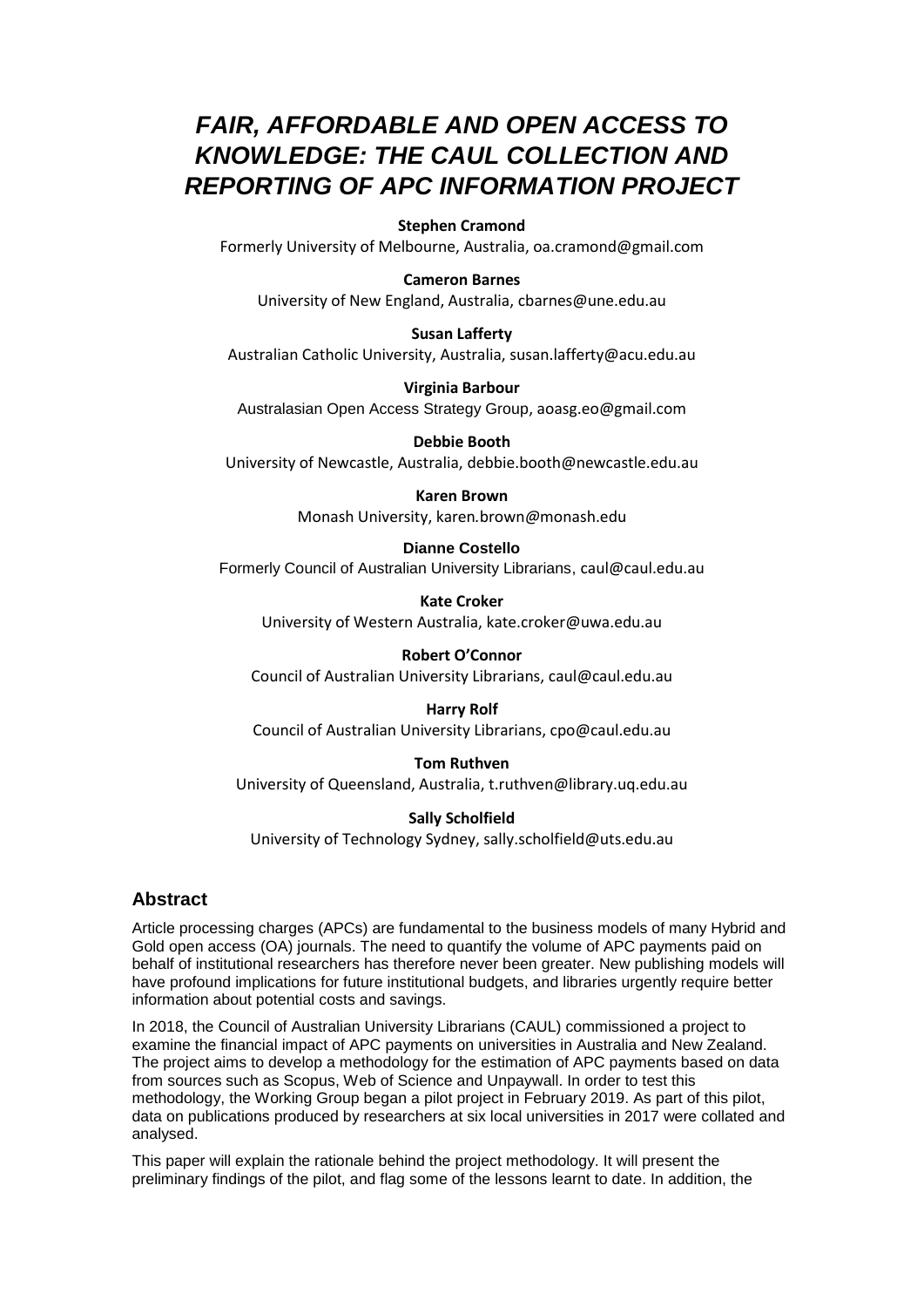paper will identify future changes. It will be of interest to any librarian concerned with the potential impact of changing publishing models on institutional budgets.

#### **Keywords**

Academic publishing, Article processing charges, APCs, Gold open access, Hybrid journals, Open access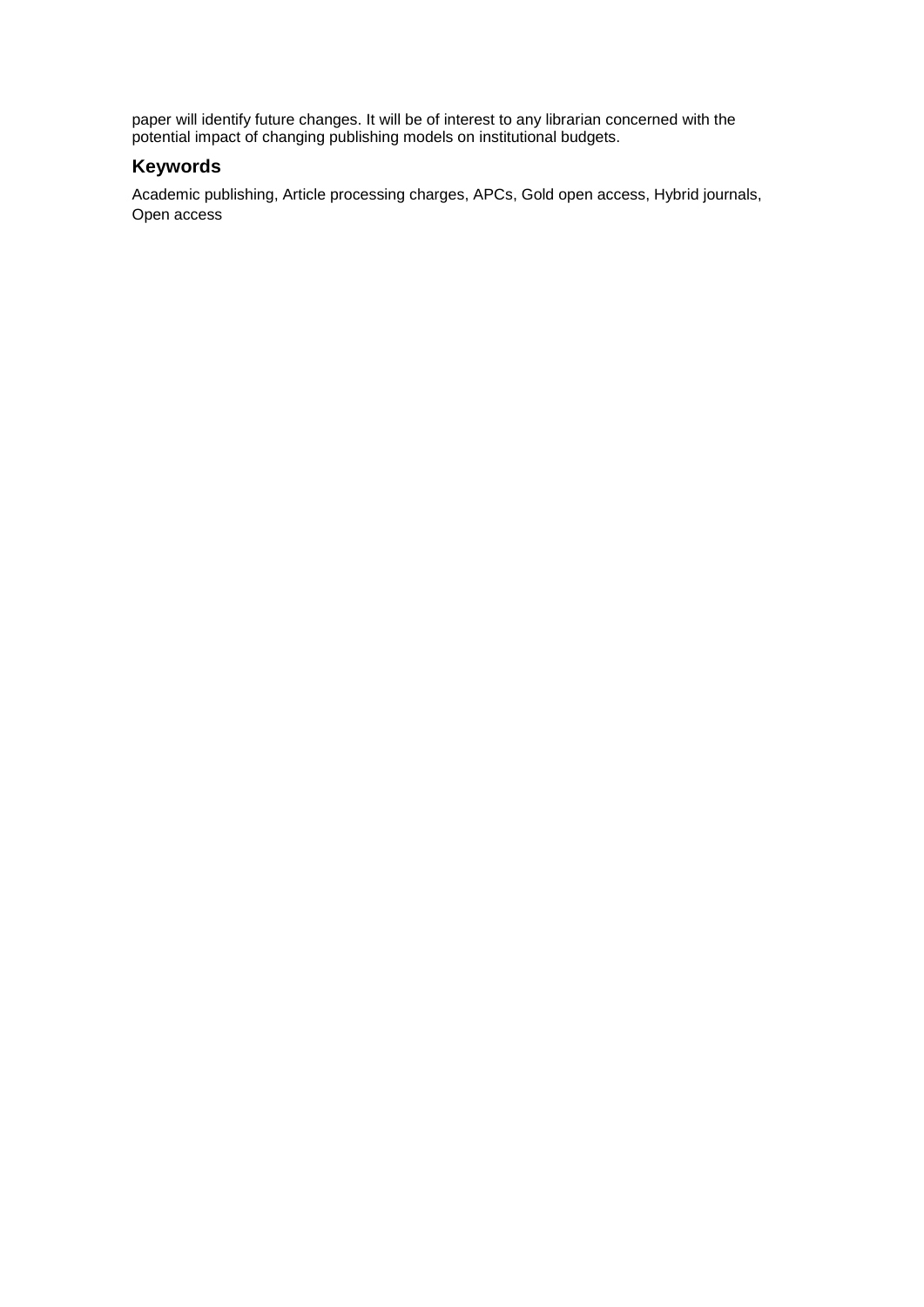#### **Introduction**

There is an increasing move towards open access (OA) publishing of scholarly research, driven especially by funder and institutional policies, both nationally and internationally. Article processing charges (APCs) are fundamental to the business models of many OA publishers. Where a journal's sole business model is OA, i.e. all articles in a journal are available as OA, payment of an APC is often a pre-condition for publication. Subscription-based journals that offer an OA option (so-called Hybrid journals) always require the payment of an APC if a paper is to be made openly available. APCs are somewhat controversial. Hybrid journal publishers potentially benefit from two revenue streams: annual subscriptions and APCs [Prosser, 2015]. In such cases, a researcher or institution may end up paying twice for the same article [Björk & Solomon, 2014]. This paper explores the question of how to quantify the sums involved.

#### **The future impact of APCs on library budgets**

APC transfers are expected to have a growing impact on academic library budgets [Earney, 2017; Scott, 2018]. Several university libraries in Australia and New Zealand have already established APC funds [Barbour & Anderson, 2017]. Following overseas trends, local libraries have also signed up to offset deals, prepayment schemes, voucher programs and membership discounts with publishers [CAUL APC Working Group, 2018]. As calls increase for publiclyfunded research to be made openly available, these arrangements are expected to become increasingly common. Better information about the costs and benefits of different model is urgently required.

In response, the Council of Australian University Librarians (CAUL) added the investigation of APCs to the Fair, Affordable and Open Access to Knowledge Program for 2017–19. A Working Group was formed to investigate the collection and reporting of APC information by Australian universities. The Group's initial task was to review national and international approaches to the gathering of APC payment data. Following this step, the members developed a set of options for collecting information on APC payments by local tertiary institutions. The Group then sought feedback from CAUL member-libraries. Following this consultation, the Group opted to run a pilot project to test a proposed methodology for estimating institutional- and sector-wide APC expenditures.

As part of this pilot, data on 2017 publications by researchers at six local universities were examined in detail. Stephen Cramond, formerly at the University of Melbourne, was engaged to coordinate the pilot and conduct the associated analysis during early 2019. This paper summarises the results of the pilot.

#### **Literature review**

The Group carefully considered earlier approaches, both within Australia and New Zealand and overseas. Published and unpublished research on different data collection methodologies were reviewed. Information was also sought from universities in the United Kingdom. None of the published studies provided a complete answer to the problems faced by the Working Group, but their different approaches have informed our own study design.

In the United Kingdom, Jisc (a not-for-profit company in the higher education sector) has played a major role in sponsoring and publishing research into APCs payments. For a number of years, Jisc collected institutional self-reported APCs data as part of its Total Cost of Ownership (TCO) project. An early set of estimates for the APCs paid by 24 universities in the United Kingdom was prepared by Woodward and Henderson [2014]. Another Jisc study published figures for Hybrid OA journals on the basis of data from 23 UK academic libraries [Pinfield, Salter & Bath, 2016]. In 2016, Jisc published one of the largest and most detailed studies of the field, combining TCO figures with financial information from Research Councils UK (RCUK) and the Charity Open Access Fund (COAF) [Shamash, 2016]. Although a significant step forward, this study omits APCs paid directly by researchers. As a result, its totals are partial and incomplete.

The study by Jahn and Tullney [2016], which seeks to provide figures for national-level APC expenditures by German universities, suffers from similar limitations. This study combines selfreported institutional APC data available through the national OpenAPC initiative with article publication data from CrossRef. However, institutional reporting to OpenAPC is entirely voluntary, leading to the possibility of undercounting on national level [Jahn & Tullney, 2016].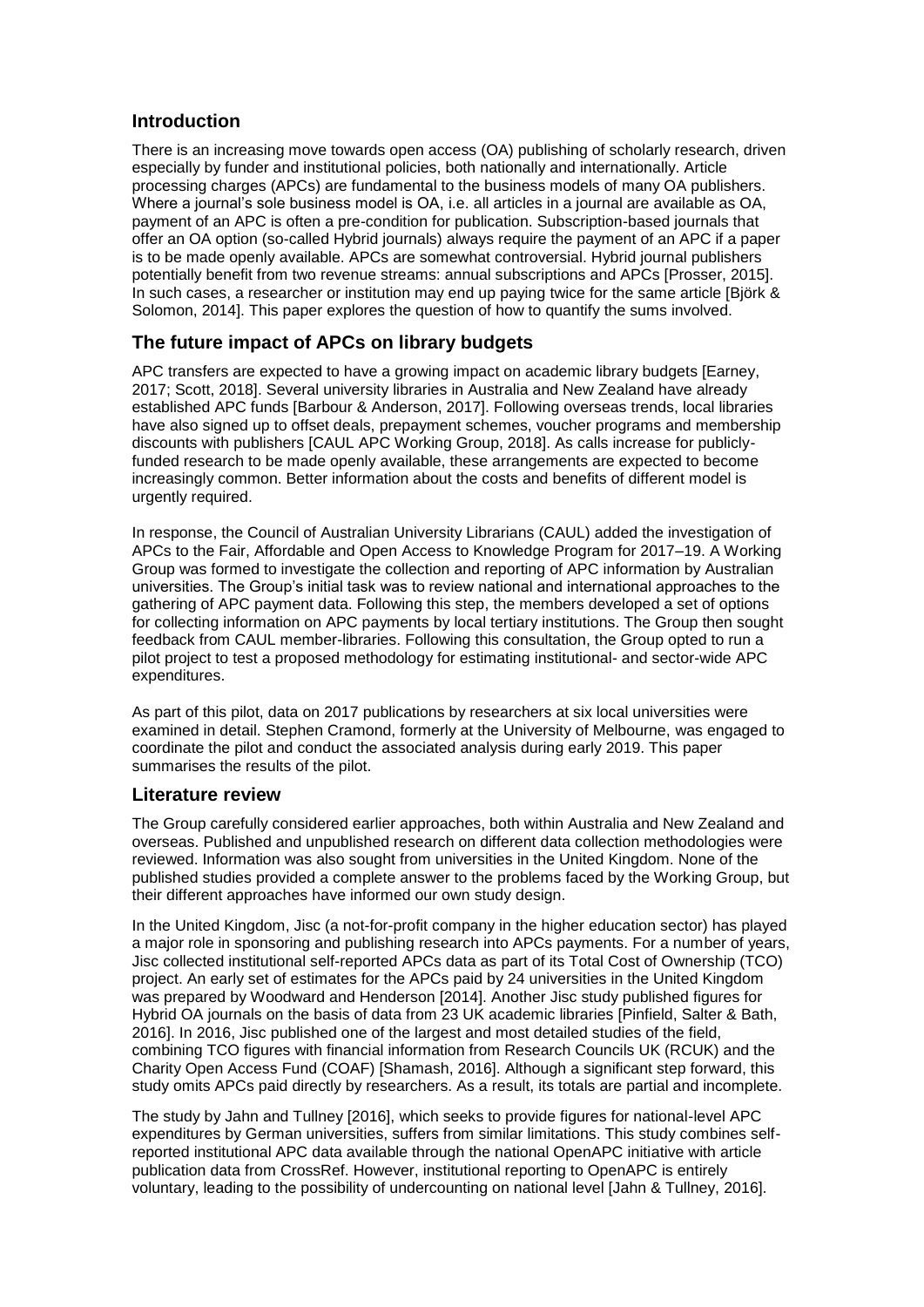A number of papers have attempted to estimate APC transfers indirectly, rather than rely on centrally collected figures. An early example was the study by West, Bergstrom and Bergstrom [2014]. Researchers have sometimes preferred to combine indirect methods with financial data from different sources. For example, Gerritsma [2014] arrived at totals for APCs payments by Dutch researchers on the basis of publishers' list prices and the number of Dutch Gold OA articles appearing in Web of Science and Scopus. Using a similar approach, Henning [2017] calculated APC expenditures at the Swedish University of Göteborg.

Pieper and Broschinski [2018] describe the extended OpenAPC initiative, which collates selfreported data on APCs from over 200 universities world-wide. The resulting dataset can be used to generate estimates of APC transfers at the publisher, institutional and national level. While an invaluable resource for tracking APC payment amounts "in the wild", the limitations of OpenAPC data need to be considered. For example, some Swedish institutions estimate that they only capture data for 50% of their researchers' APC payments.

### **A local knowledge gap**

As the Group continued its investigations, it quickly became apparent just how little was known for certain regarding the amounts paid in Australia and New Zealand each year as APCs. These charges are met from a range of different sources: research grants, personal research accounts, endowment funds, departmental funds, transfers from local or overseas research partners, and the researcher's personal funds [Angelo & Lund, 2014; Barbour & Anderson, 2017]. The results of the Working Group's survey of CAUL and Council of New Zealand University Librarians (CONZUL) libraries in 2018 highlighted the information gap at the institutional level. Sixteen universities in Australia and New Zealand responded to the survey. They reported that:

- 74.4% did not collect data about APC payments:
- 80.85% had no central APC fund;
- 97.87% receive no APC information from funding bodies; and
- 57.45% had no agreements or offset arrangements in place [CAUL APC Working Group, 2018].

As the survey indicated, at least some local universities have centralised APC funds or allocate specific fund codes in their accounting systems for APC payments [CAUL APC Working Group, 2018]. However, no institutions — even those with centralised funds for paying author APCs have a complete picture of the total amounts paid by their researchers, or the exact sources and destinations of the funds involved. This may seem surprising, but the reality is that existing institutional arrangements record only a portion of transfers.

The best evidence of this comes from the United Kingdom. Even here, central APC funds are rarely the exclusive source of funding by authors, and centrally reported figures are often highly inaccurate. The University of Edinburgh refers to the unfettered payment methods it uncovered as "APCs in the wild" [Andrew, 2016]. The University of St Andrews indicated that, while it has a specific financial code for APCs, few researchers or research administrators use it, while sometimes the code is inadvertently used for other payments such as subscriptions [Proven, 2018]. At some universities, APC funds operate on a "first-come, first-served" basis, and hence not all eligible papers were funded. In the real world, central APC funds operate in a highly uncertain manner.

In Australia, APC funds typically impose a range of criteria for financial support. For example, rules often limit funding to cases where the first named or corresponding author is affiliated with the institution. At a stroke, such requirements exclude many papers co-authored with outside researchers. Other rules limit funding to permanent staff, explicitly excluding casual staff, adjunct and conjoint lecturers, along with visiting fellows, although these researchers frequently generate much of the research published by institutions. Higher degree students are ineligible for financial assistance at different Australian institutions. In addition, some funds do not cover articles submitted to Hybrid journals (for fear of "double-dipping") and many restrict eligibility to authors publishing in top-tier journals.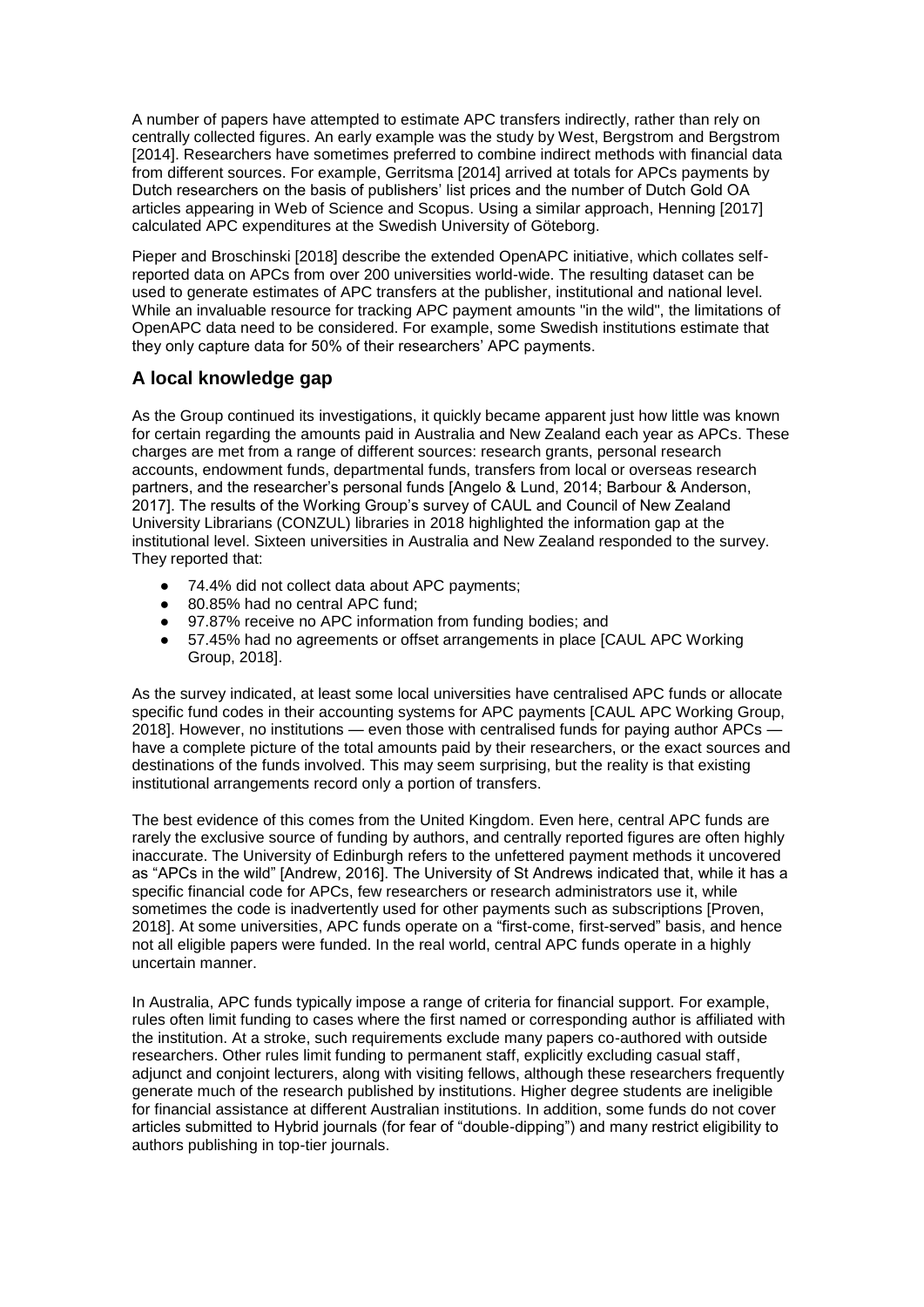Another issue is that APCs are increasingly paid by grant providers. Grant bodies frequently include provision for the payment of APCs in research funding (Björk & Solomon, 2014; Monson, Highby & Rathe, 2014]. APCs may also be covered in whole or in part by research partners from outside the institution, particularly those from universities in the United Kingdom and Europe where financial support for the payment of APCs is better established. In such cases, there may be no reason for a researcher to make an application to any central fund.

These problems were highlighted by a recent unpublished study at an Australian university. Library staff sought an accurate picture of institutional APC expenditures by collecting data from a range of sources: CAUL surveys, the university's Finance system, Web of Science, Scopus, and publisher sites. After cross-checking the available data, the study authors concluded that its centrally collected figures were incomplete. Web of Science or Scopus indicated many more OA articles authored by institutional researchers than their central records indicated. A range of account codes and descriptions were used for APC payments reported to the university's finance department. Moreover, it was not possible to identify individual articles or authors based on the descriptions in the university's finance system.

Finally, overseas studies show that many eligible researchers may not even be aware of the existence of a central APC fund [Monson, Highby & Rathe, 2016; Pinfield & Middleton, 2016]. Figures for disbursements from central APC funds therefore have no direct relation to actual institution-wide expenditures. For this reason, the Working Group realised it would be impossible to scale up the figures disbursed by central APC funds at specific universities in Australia and New Zealand to the whole sector. Such a simple approach would be misleading.

#### **The need for a pilot**

Faced with the limitations of centrally-reported figures, the Working Group determined that indirect methods of estimation were likely to be the most useful. The Working Group decided to build on work already undertaken at several Australian and New Zealand universities, where staff could see the potential of marrying corresponding author data from traditional bibliographic indexes (e.g. Web of Science) with newer OA finding tools such as Unpaywall, a publiclyaccessible database of over 22 million articles. Studies such as ours would not be possible without the rapid growth in coverage, reliability and accuracy of Unpaywall for locating OA status, version and licence type.

As part of the pilot, total APCs transfers for a single year (2017) were estimated on the basis of publication data in Web of Science and Scopus Information from these databases was crossreferenced with data from Unpaywall. This data allowed the Working Group to distinguish between articles made OA through authorial self-archiving of pre- and post-prints (Green OA) and those made available through the payment of APCs (Gold and Hybrid OA). Armed with this distinction, the Working Group then assigned APC costs on the basis of publisher price lists, and other sources which provide aggregated pricing information (such as DOAJ, OpenAPC and FlourishOA).

#### **Initial assumptions**

In designing the pilot project, the Group made a number of initial assumptions. Outputs would be assigned to institutions on the basis of the institutional affiliation of reprint authors (Web of Science) or corresponding authors (Scopus). Corresponding authors are typically the principal authors of papers [González-Alcaide, Park, Huamaní, & Ramos, 2017; Mattsson, Sundberg, & Laget, 2011; Weiss, 2012]. For this reason, such authors are most likely to take responsibility for the payment of APCS. It was also decided to exclude records with at least one international corresponding author (approximately 15–16% of papers in the pilot), based on the assumption that the APCs for most of these papers would be paid externally, as grant funding bodies in other countries now routinely make allocations for this purpose.

As Gumpenberger, Hölbling and Gorraiz [2018] point out, multiple corresponding authors for papers poses series methodological problems. Due to the increasing use of fixed term and casual contracts, it is not unusual for local researchers to have multiple institutional affiliations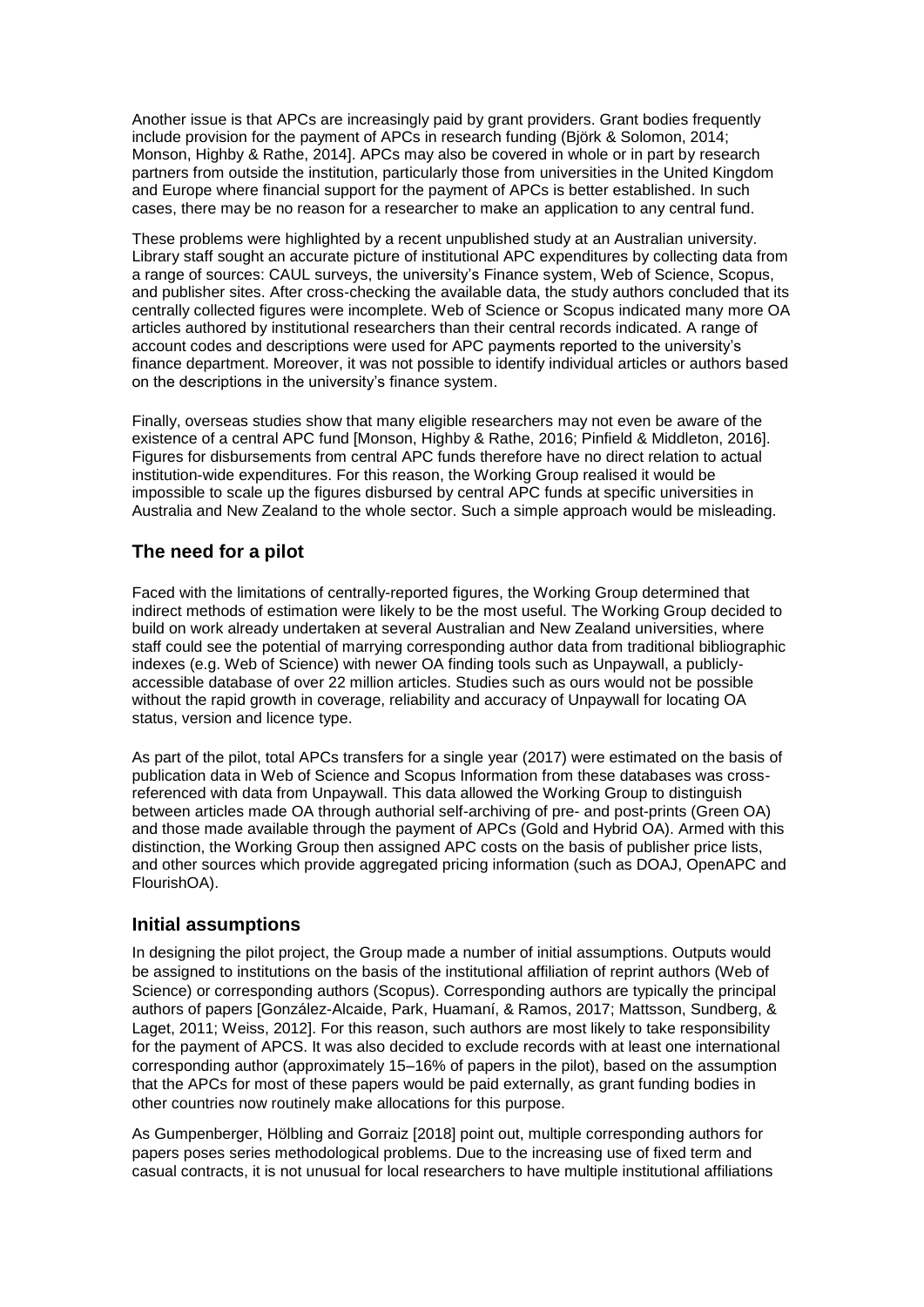[Ryan, Connell & Burgess, 2017]. In the case of the single-authored articles in our sample, only 52% of authors had a single institutional affiliation. The remainder (48%) claimed multiple affiliations, often across multiple countries. It was decided to count only the first listed institutional address, as it was assumed that this would be the author's primary affiliation.

The number of corresponding authors in the author lists has grown significantly in recent years (Hu, 2009; Weiss, 2012). This presented particular problems when the different corresponding authors were based at different institutions. There is good bibliometric warrant for the assumption that position in author lists is significant and that, where the first author is also a contributing author, he or she is probably the most important contributor [Mattsson, Sundberg, & Laget, 2011]. On this basis, articles were attributed to the affiliated institution of the first listed co-author.

Where there was doubt regarding the status of an output (as in the case of chapters in monographs-in-series), the presence or absence of an ISSN was used to identify articles. All possible article types were included, as APCs could be charged for any article type under different publishing models. To ensure accurate matching with OA status data from Unpaywall, articles without DOIs were excluded (their omission does not materially influence the outcome of the study). On the basis of these steps, institutional data sets were then de-duplicated and then submitted to the Unpaywall API (Applications Programming Interface). The API returned a list of the articles and their OA status. Articles not available in OA or available only in Green OA (such as those in institutional repositories) were then excluded. The remainder consisted of articles for which an APC may have been paid.

#### **Results**

All these assumptions must be regarded as approximations, and it was necessary to calculate a number of simulations based on different scenarios. Each simulation lead to broadly similar outcomes, reflecting the fact that 87% of articles in our sample had a single corresponding author. In each scenario, where there was a single corresponding author, his or her first-listed institution is assumed to have paid the APC. The different scenarios were:

- **Scenario 1:** In instances where there were multiple corresponding authors, the firstlisted is assumed to be the corresponding author and the APC is attributed to the first institutional affiliation claimed by that author.
- **Scenario 2:** In instances where there were multiple corresponding authors, the last listed is assumed to be the corresponding author and the APC is attributed to the last institutional address.
- **Scenario 3**: Where there are multiple corresponding authors, but the first and last author both listed the same institution as their first affiliation, it is assumed that institution paid the APC.
- **Scenario 4:** Where there were multiple corresponding authors, from multiple institutions, the APC payment was based on the fraction of each pilot site address as a proportion of the total address count for each record.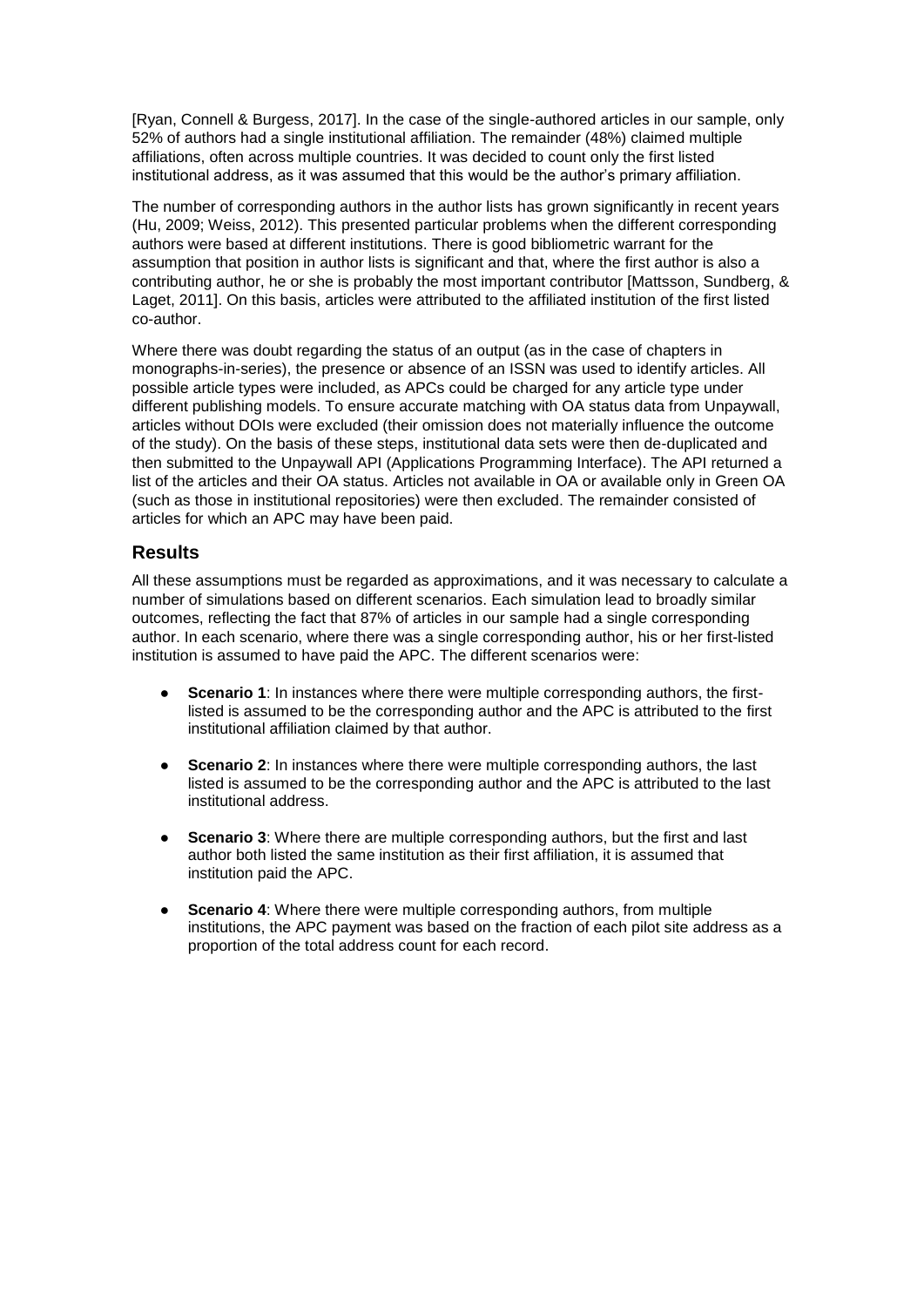The results of these different scenarios are reported in the table below. The names of the institutions have been anonymised.

|                     | Scenario 1     | Scenario 2     | Scenario 3     | Scenario 4     |
|---------------------|----------------|----------------|----------------|----------------|
| <b>University A</b> | \$158,588.21   | \$161.942.32   | \$158,588.21   | \$161,842.32   |
| <b>University B</b> | \$422.684.71   | \$414.947.77   | \$414.947.22   | \$420.856.29   |
| University C        | \$1,276,903.56 | \$1,348,756.37 | \$1,246,232.27 | \$1,352,391.95 |
| <b>University D</b> | \$98,369.71    | \$100,369.73   | \$98,369.71    | \$99,369.72    |
| <b>University E</b> | \$405,662.12   | \$410,312.60   | \$403,974.50   | \$410.229.78   |
| <b>University F</b> | \$1,339,996.91 | \$1,327,270.21 | \$1,299,767.22 | \$1,366,536.07 |
| Total               | \$3,702,205.22 | \$3,763,499.00 | \$3,621,879.67 | \$3,811,226.13 |

The relatively low variance between the different scenarios give grounds for some confidence in the final figures as minimum estimates for annual total APC expenditures at each institution. In addition, the pilot results were informative in terms of the spread of APC payments. A total 66 publishers were identified in the study. However, only six of these publishers (Springer Nature, Frontiers Media, Elsevier, PLoS, MDPI and Wiley-Blackwell), accounted for 75% of possible payments.

#### **Study limits**

This paper provides only part of the picture. Its estimates assume that an APC was paid every time an article was published in a Gold or Hybrid journal, whereas some publishers do in fact offer waivers. In addition, the pilot only reports on articles with DOIs in Web of Science or Scopus. Both Web of Science and Scopus are weak in terms of their coverage of the social sciences and humanities, and in their indexing of Australian and New Zealand academic journals (Harzing & Alakangas, 2016; Mongeon & Paul-Hus, 2016). They also omit many less prestigious OA academic journals patronised by early career researchers and other authors with weaker publication track-records. Although arguably peripheral to mainstream of world research, these less-prestigious titles attract a steady trickle of APCs from local researchers.

#### **Conclusions**

The pilot project provides robust estimates for minimum APC expenditures at six local universities. They confirm the suspicion that APC charges are likely to be a significant burden on academic budgets as new publishing models (such as offset deals) gain traction. University librarians would be well advised to alert other institutional decision-makers of this reality. It is crucial not to underestimate the potential impact of future publishing deals. Transparency in relation to total costs (especially APCs) will be critical.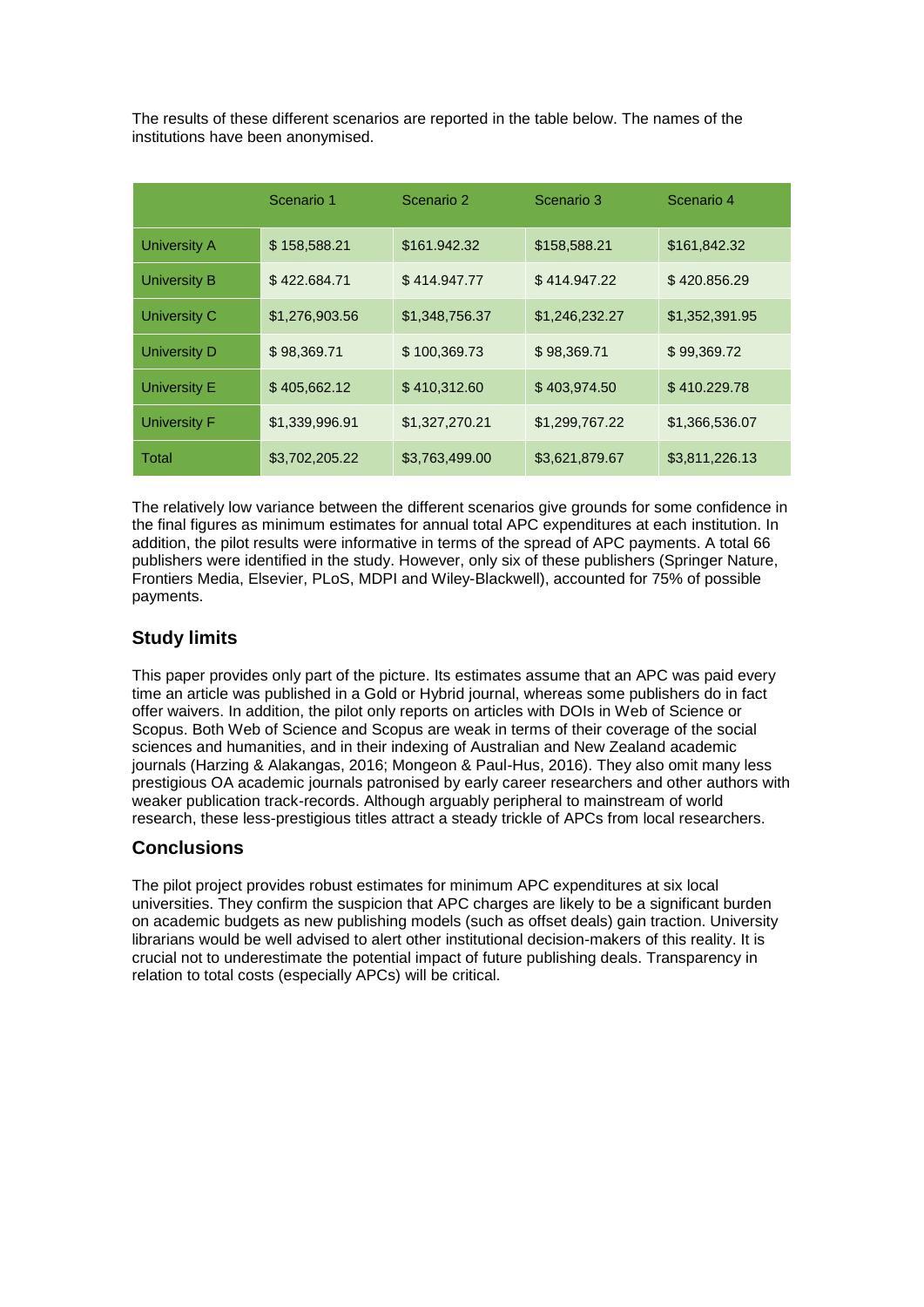#### **Acknowledgements**

Funding for this study was provided by the Council of Australian University Librarians (CAUL) under the Fair, Affordable and Open Access to Knowledge Program for 2017–19.

#### **References**

- Andrew, T. (2016, April 20). Improving estimates of the total cost of publication by recognising 'APCs paid in the wild'. *The Winnower*. Retrieved from: https://thewinnower.com/papers/4241-improving-estimates-of-the-total-cost-ofpublication-by-recognising-apcs-paid-in-the-wild
- Angelo, A., & Lund, P. (2014). *An Evolving Business Model for Scholarly Publishing: Exploring the Payment of Article Processing Charges (APCs) to Achieve Open Access*. Paper presented at LIANZA Conference: Pou Whakairo: Connect and Thrive. Auckland, New Zealand. Retrieved from: http://hdl.handle.net/10092/9730
- Barbour, V. & Anderson, G. (2017). *Principles for Setting up an APC Fund*. Australasian Open Access Strategy Group.
- Björk, B., & Solomon, D. (2014). *Developing an Effective Market for Open Access Article Processing Charges*. Retrieved from https://fwf.ac.at/fileadmin/files/Dokumente/ Downloads/Dev\_Effective\_Market\_OA\_Article\_Processing\_Charges.pdf
- Council of Australian University Librarians [CAUL] APC Working Group. (2018). [Survey of CAUL and CONZUL members, September 2018]. Unpublished raw data.
- Earney, L. (2017). Offsetting and its discontents: challenges and opportunities of open access offsetting agreements. *Insights*, *30*(1), 11-24. doi: 10.1629/uksg.345
- Gerritsma, W. (2014) *The Cost of Going Gold in the Netherlands*. Retrieved from: https://www.slideshare.net/Wowter/the-costs-for-going-gold-in-the-netherlands
- González-Alcaide, G., Park, J., Huamaní, C., & Ramos, J. M. (2017). Dominance and leadership in research activities: Collaboration between countries of differing human development is reflected through authorship order and designation as corresponding authors in scientific publications. *PloS One*, *12*(8), e0182513. doi: 10.1371/journal.pone.0182513
- Gumpenberger, C., Hölbling, L. and Gorraiz, J. I. (2018) On the Issues of a "corresponding author" field-based monitoring approach for Gold Open Access publications and derivative cost calculations. *Frontiers in Research Analytics and Metrics*, *3*(1). doi: 10.3389/frma.2018.00001
- Harzing, A. W., & Alakangas, S. (2016). Google Scholar, Scopus and the Web of Science: A longitudinal and cross-disciplinary comparison, *Scientometrics*, *106*(2), 787-804. doi: 10.1007/s11192-015-1798-9
- Henning, K. (2017)*. Survey of Author Fees at the University of Gothenburg* [Blog post] [Translated using Google Translate]. Retrieved from: https://openaccess.blogg.kb.se/2017/11/15/gastbloggare-karin-henning-kartlaggning-avforfattaravgifter-vid-goteborgs-universitet/
- Hu, X. (2009). Loads of special authorship functions: Linear growth in the percentage of "equal first authors" and corresponding authors. *Journal of the American Society for Information Science and Technology, 60*(11), 2378-2381. doi: 10.1002/asi.21164
- Jahn, N., & Tullney, M. (2016). A study of institutional spending on open access publication fees in Germany. *PeerJ, 4*, e2323. doi: 10.7717/peerj.2323